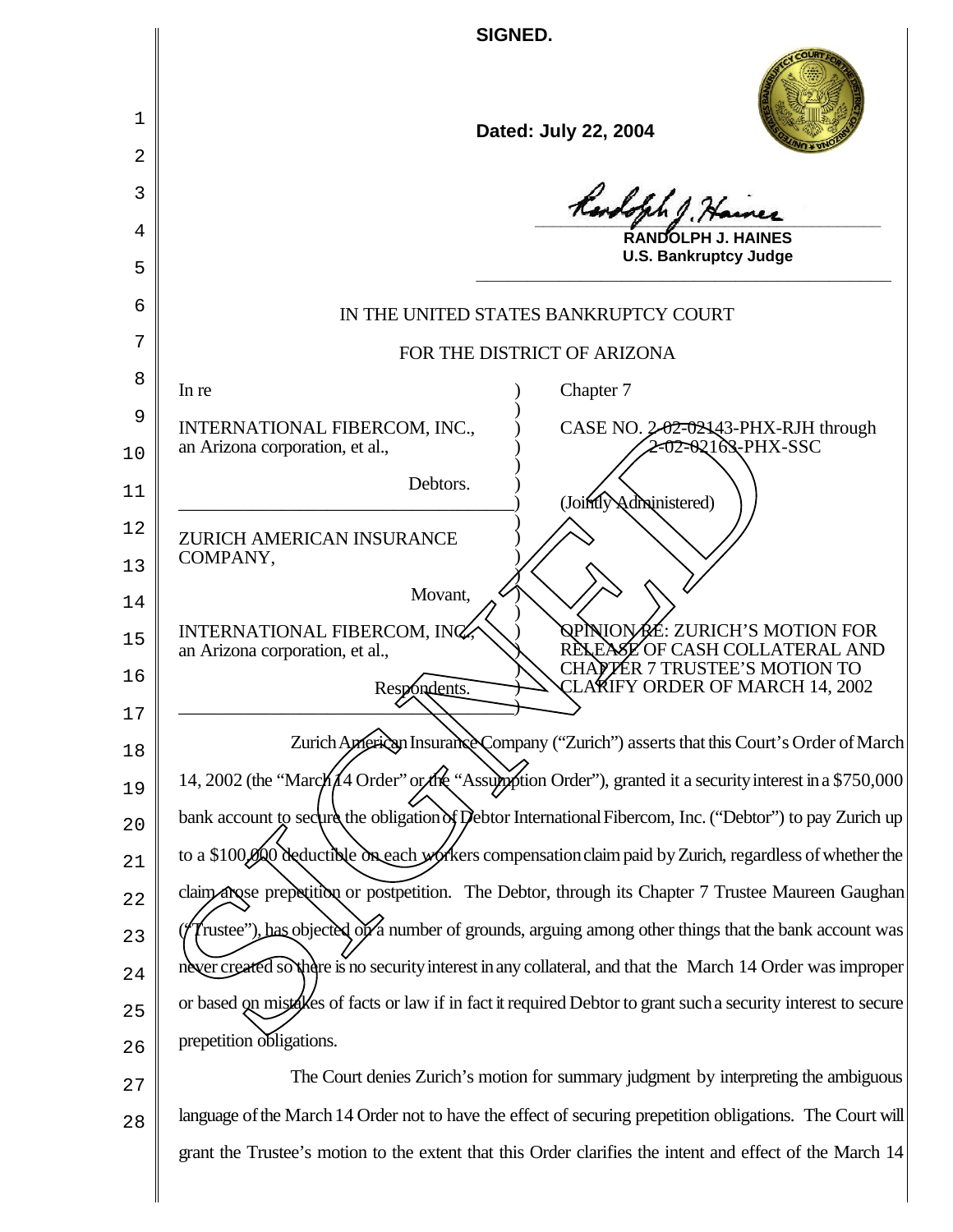1 2 Order, but denies as moot the Trustee's motion to the extent it seeks a modification of the March 14 Order.

| 3  | <b>Background Facts</b>                                                                                                                                                                          |
|----|--------------------------------------------------------------------------------------------------------------------------------------------------------------------------------------------------|
| 4  | When the Debtor filed this bankruptcy case as a Chapter $111$ on February 13, 2002, it                                                                                                           |
| 5  | had a workers compensation insurance policy with Zurich that was about to expire on February 28. On                                                                                              |
| 6  | March 8, 2002, the Debtor moved to assume this policy pursuant to Bankruptcy Code § 365. The Court                                                                                               |
| 7  | granted that motion by its March 14 Order. Although the workers compensation policy would have                                                                                                   |
| 8  | expired on February 28, the parties had agreed to its extension up until the time the Court entered the                                                                                          |
| 9  | March 14 Order. Among other things, the March 14 Order extended the workers compensation policy                                                                                                  |
| 10 | through July 1, 2002.                                                                                                                                                                            |
| 11 | The Debtor needed to maintain workers compensation insurance policies in force so that                                                                                                           |
| 12 | it could continue in operation until it sold its business as poperating business. As contemplated at the time                                                                                    |
| 13 | it moved to assume the workers compensation in surfance policies, the Debtor filed a motion to sell all of                                                                                       |
| 14 | its assets on April 4, 2002, and that motion was granted on an extremely expedited basis on April 12,                                                                                            |
| 15 | 2002. The Debtor ceased operating its business after entry of the order approving the sale of all of the                                                                                         |
| 16 | Debtor's assets, and therefore had no need of contributing workers compensation insurance coverage.                                                                                              |
| 17 | The workers compensation policy provided by Zurich had a very high deductible, requiring                                                                                                         |
| 18 | the Debtor to reimburse Zarich for the first \$100,000 of any workers compensation claim that was insured                                                                                        |
| 19 | and paid by Zurich. The Debtor's motion to assume the workers compensation policy stated, with respect                                                                                           |
| 20 | to this obligation to pay deductibles, that the Debtors "are current [on] their reimbursement obligations."                                                                                      |
| 21 | Note Debtor's motion to assume the policy sought authority to pay Zurich a premium of                                                                                                            |
| 22 | $\frac{1}{2}$ for the extension of the policy from February 28 to July 1. It also sought approval of the                                                                                         |
| 23 | be btor's agreement to provide Zurich "\$750,000 in cash to secure the [Debtors'] obligation to reimburse                                                                                        |
| 24 |                                                                                                                                                                                                  |
| 25 | Unless otherwise indicated, all chapter, section and rule references are to the United States<br>Bankruptcy Code, 11 U.S.C. §§ 101-1330, and to the Federal Rules of Bankruptcy Procedure, Rules |
| 26 | 1001-9036.                                                                                                                                                                                       |
| 27 | <sup>2</sup> Debtors' Verified Motion for Entry of an Order: (I) Approving Assumption of Workers<br>Compensation Insurance Policy; and (II) Granting Other Related Relief ("Debtor's Motion to   |

28 Assume"), at 4, ll. 19-20.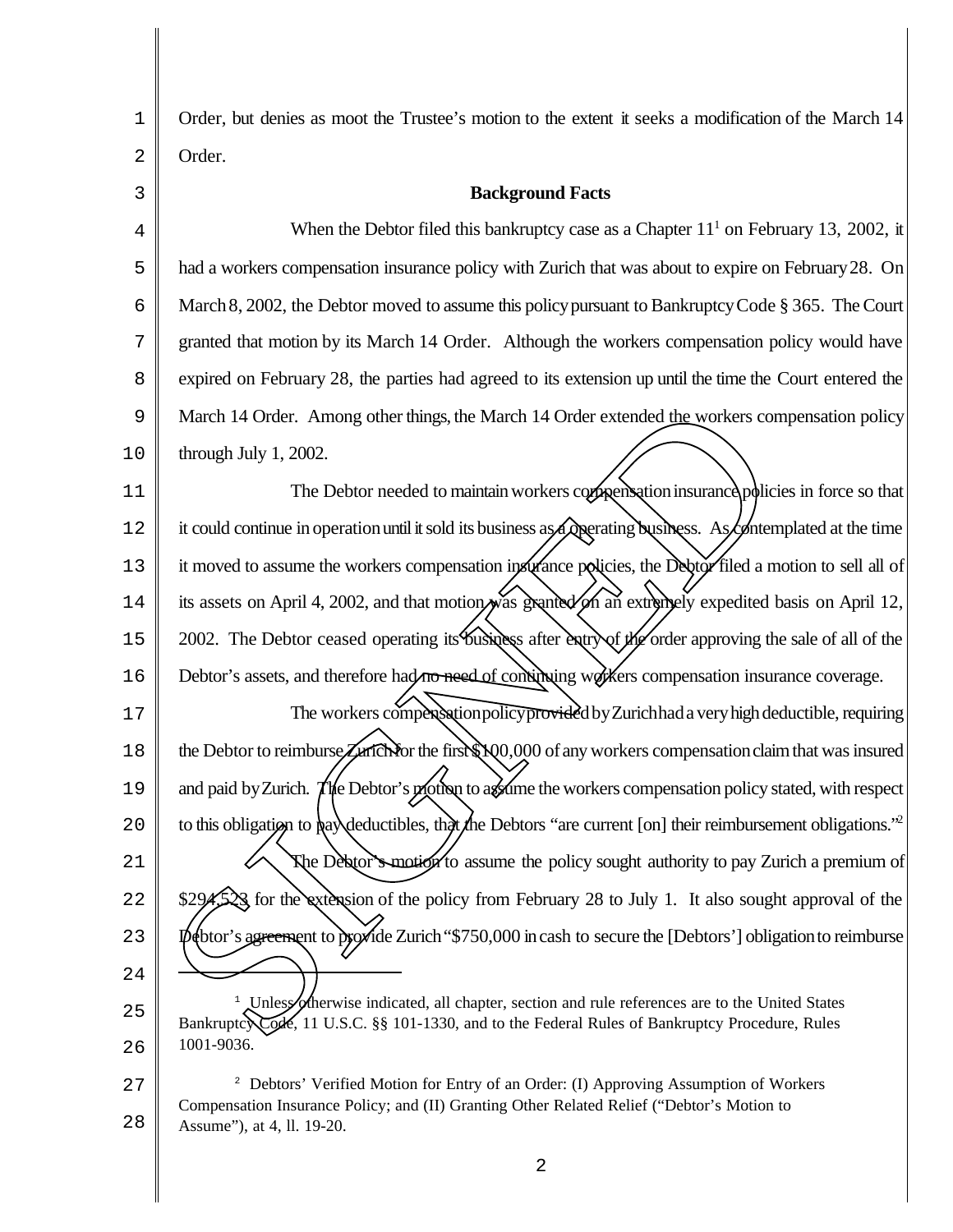| $\mathbf 1$ | deductible amounts (the 'Additional Collateral')." <sup>3</sup> The Debtor's motion had a footnote to this sentence                                             |
|-------------|-----------------------------------------------------------------------------------------------------------------------------------------------------------------|
| 2           | stating as follows:                                                                                                                                             |
| 3           | The Additional Collateral is in addition to the Initial Collateral. The Initial<br>Collateral is intended to secure "terminal runoff costs" which are the costs |
| 4           | associated with the [Debtors'] deductible obligations due to Zurich after<br>February 28, 2002. After the terminal runoff costs are paid, then the              |
| 5           | balance (if any) will be returned to the [Debtors]. $4$                                                                                                         |
| 6           | When the Court granted the Debtor's motion, the March 14 Order required the Debtor                                                                              |
| 7           | to "immediately establish a segregated account" at Bank One "entitled 'Workers Compensation Account"                                                            |
| 8           | and deposit into such account the sum of \$750,000. <sup>55</sup> It also provided that Zurich "is hereby granted a                                             |
| 9           | first priority lien on the funds on deposit in the WC Account, for the purpose of securing Zurich's                                                             |
| 10          | entitlement to reimbursement for disbursements made to workers compensation claimants up to the                                                                 |
| 11          | deductible amount provided for under the WC Insurance policy. Debtor never in fact established the                                                              |
| 12          | account after the March 14 Order. Zurich argues, however that the Court should now order the Debtor                                                             |
| 13          | to establish such account out of the proceeds of the sale of its assets, and then permit Zurich to exercise                                                     |
| 14          | its rights as to such collateral.                                                                                                                               |
| 15          | The Parties' Positions                                                                                                                                          |
| 16          | There appears to be no dispute between the parties that the deductible amounts that have                                                                        |
| 17          | accrued under the initial and the extended terms of the workers compensation policy exceed the total of                                                         |
| 18          | the \$750,000 that was to be provided a additional collateral, plus the \$610,000 Zurich already held;                                                          |
| 19          | indeed, Zurich also/seeks an administrative priority claim of \$622,933 for unpaid deductibles after                                                            |
| 20          | application of the \$1\36\million it claims $\frac{1}{2}$ s collateral.                                                                                         |
| 21          | Debtor points out, however, that Zurich's own data indicates that of the nearly 200 claims                                                                      |
| 22          | for which Zurich seeks to be reimbursed the deductible amount, only approximately \$59,000 of those                                                             |
| 23          | $\sharp$ laims arose postpetition. Debtor maintains, and Zurich does not really dispute, that the determination of                                              |
| 24          |                                                                                                                                                                 |
| 25          | Debtor's Motion to Assume, at 6, ll. 16-18.                                                                                                                     |
| 26          |                                                                                                                                                                 |
|             | Ibid., 11. 25-28.                                                                                                                                               |
| 27          | <sup>5</sup> March 14 Order, at 2, 11.10-12.                                                                                                                    |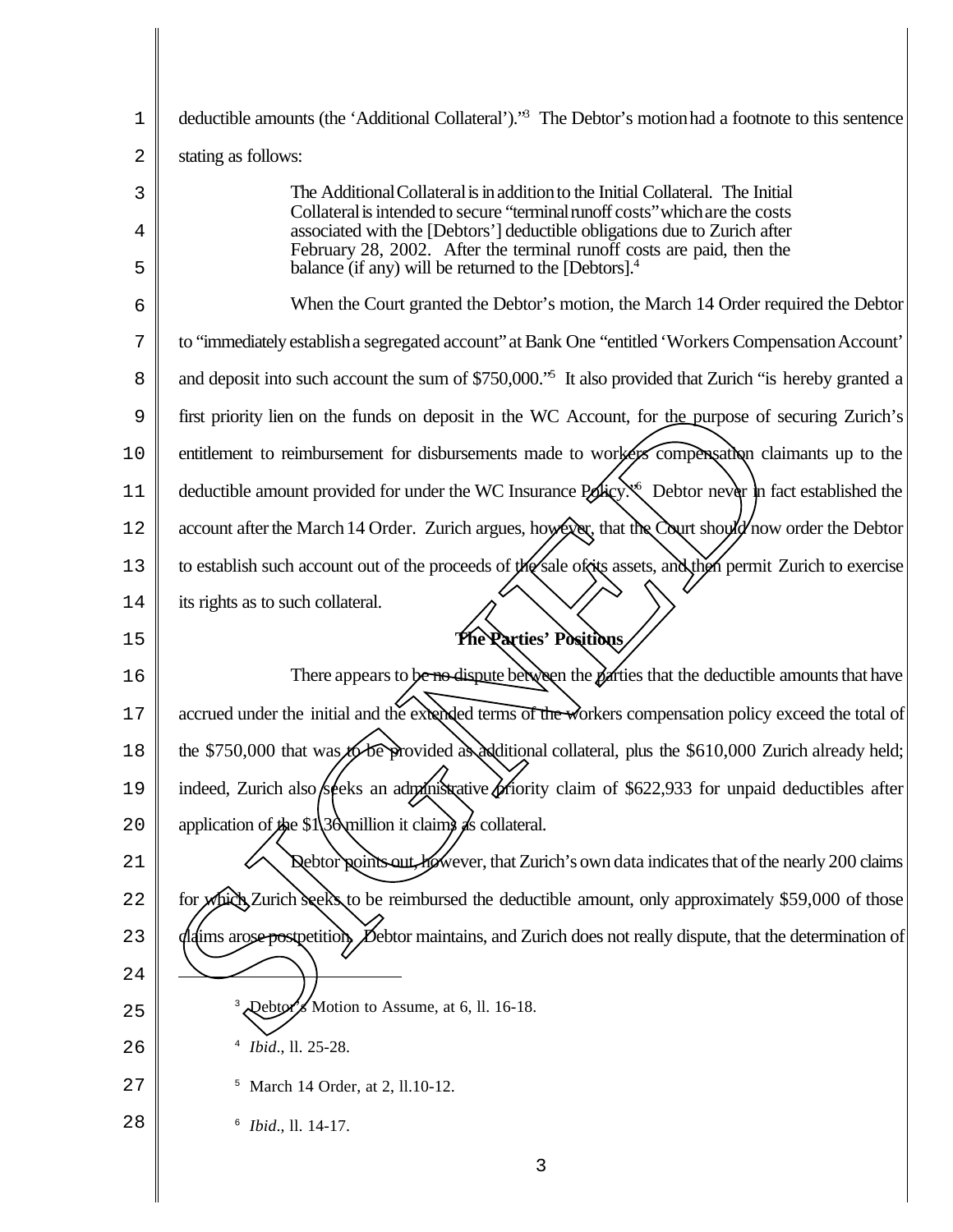1 2 3 whether a deductible reimbursement obligation is a general prepetition unsecured claim or is a postpetition administrative expense priority claim hinges on when the worker was injured, not on when the insurance company paid the claim or made the demand for reimbursement of the deductible.<sup>7</sup>

4 5 6 7 8 9 10 Moreover, Debtor maintains that as of March 8 when the assumption motion was filed and as of March 14 when the Order was entered granting it, the workers compensation policy was not an executorycontract. Because assumption of an executory contract requires the debtor to cure all existing defaults, it effectively grants administrative priority status to all prepetition debts. If there was no executory contract, however, there is no legal basis forthose prepetitionobligations to become either administrative priority claims or secured claims, because the Ninth Circuit has held that it is improper to "cross collateralize" a prepetition unsecured claim with postpetition assets.

11 12 13 14 15 16 17 Debtor therefore argues that the assumption order was improper to the extent that it granted a postpetition security interest to secure such prepetition deductible reinfluorsement obligations, and asks the Court to vacate or amend the March  $\sqrt{4}$  Order under Rule  $\sqrt{24}$  to the extent that it does so. Debtor also maintains, however, that there  $\hat{\mathcal{B}}$  in fact no security for these obligations because the bank account intended to secure them was never executed. Zurich responds that it is far too late to amend the March 14 Order, especially because it relied to its detriment on that Order in extending the workers compensation policy until the Debtor could close the sale of its business. priority claims or secured claims, because the Ninth Circuit has held that it is im<br>collateralize" a prepetition unsecured claim with postpetition assumes<br>Debtor therefore argues that the assumption offer was improper<br>gra

18

19  $2.0$ 21 22 23 24 25 7 *In re Christian Life Ctr.*, 821 F.2d 1370, 1374 (9th Cir. 1987); *In re Eli Witt Co.*, 213 B.R. 396, 399-400 (Bankr. M.D. Fla. 1997); *In re Oread*, 269 B.R. 871, 878-79 (Bankr. D. Kan. 2001); *West Va. Hosp. Ins. Corp. v. Broaddus Hosp. Ass'n (In re Broaddus Hosp. Ass'n)*, 159 B.R. 763, 768-71 (Bankr. N.D. W.Va. 1993); *In re Yanks*, 49 B.R. 56, 59 (Bankr. S.D. Fla. 1985). *Cf. Hassanally v.* Debtor is correct that the workers compensation policy was not an executory contract. It appears superficially to have been one, because there were undeniably obligations due and owing by both parties. Zurich had the continuing obligation to pay any workers compensation claims that arose

**Analysis**

26 *Republic Bank (In re Hassanally)*, 208 B.R. 46 (9th Cir. BAP 1997)(claim arising from discharge of pollution arises when the pollution is discharged, not when the costs are incurred for cleanup).

27 28 8 *In re Sun Runner Marine, Inc.*, 945 F.2d 1089 (9th Cir. 1991); *In re Defender Drug Stores*, 145 B.R. 312, 316 (9th Cir. BAP 1992)(citing *In re Saybrook Mfg. Co.*, 963 F.2d 1490 (11th Cir. 1992)).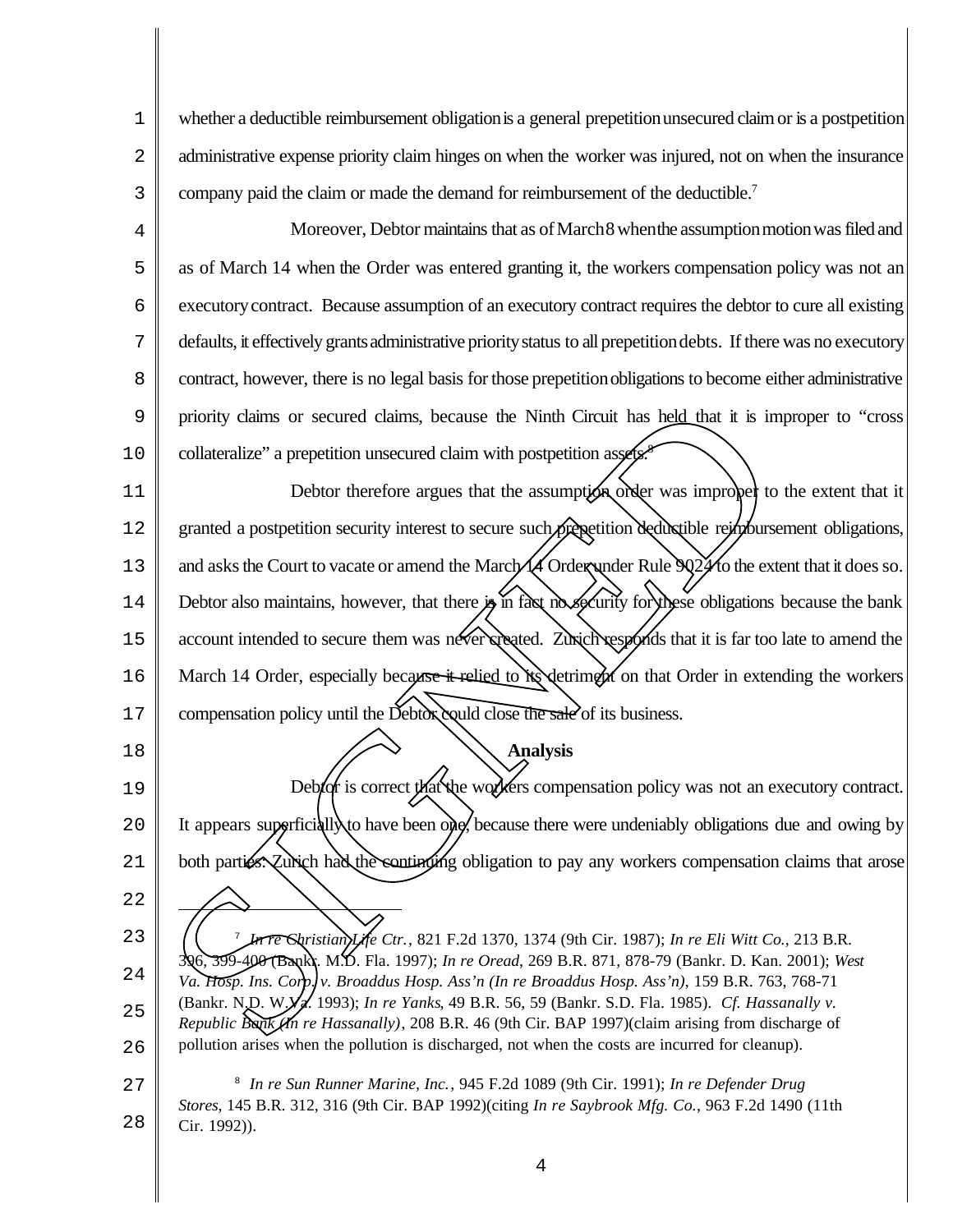1 2 3 4 5 6 7 8 9 during the policy term, and the Debtor had the continuing obligation to reimburse Zurich for the deductible amount of any claimZurichpaid. But while the Bankruptcy Code does not define executory contract, the Ninth Circuit has adopted the Countryman test under which a contract is executory only if one party's failure to perform its obligation would excuse the other party's performance.<sup>9</sup> Debtor further asserts, and Zurich does not dispute, that the Debtor's failure to reimburse Zurich for the deductible amounts would not excuse Zurich from paying further workers compensation claims that were incurred, because the policy itself contained a provision required by Arizona law and similar state statutes: "Your default or the bankruptcy or insolvency of you or your estate will not relieve us of our duties under this insurance after an injury occurs."<sup>10</sup>

10 11 12 13 14 15 16 17 Clearly, therefore, if it had been brought to the Court's attentionthat the contract was not executory and that the effect of granting the Debtor's motion would be to secure the Debtor's prepetition obligation to reimburse Zurich for the deductibles incurred on claims arising prepetition, both the Creditors Committee and the United States Trustee would have objected and this Court would not have granted the motion. Moreover, the motion violated this Court's General Order  $2$  in a couple of respects. As noted, the motion was brought within the first 30 days of this bankruptcles and it was heard and granted on an extremely expedited basis with minimal notice to the parties. Such a motion is a "first day motion" governed by General Order 82.<sup>41</sup> Among other things, that General Order requires that the first or second an injury occurs.<sup>1910</sup><br>Clearly, therefore, if it had been brought to the **Corri<sup>c</sup>**s attention that the executory and that the effect of graning the Debtor's motiographials be to secure the Debtes<br>obligation to reimburse

18

19

 $20^{\circ}$ 

21

<sup>9</sup> In re Pac. Express, Inc., 780 F.2d 1482, 1487 (9th Cir. 1986)(a contract is executory when the obligations "of both the bankrupt and the other party to the contract are so far unperformed that the failure of either to complete performance would constitute a material breach excusing the performance of the other.")(citing *In re Select-a-Sedt/Corp.*, 625 F.2d 290, 292 (9th Cir. 1980) and Vern Countryman, *Executory Contracts in Bankruptcy: Part I*, 57 Minn. L.Rev. 439, 460 (1973)).

- 22
- 23

24

10 *See, e.g.*, Arizona Revised Statutes § 23-963(4) (1995 & Supp. 2003); *In re Texscan Corp.*, F.2d  $1269, 1273$  (9th Cir. 1992).

General Order 82 provides:

25 26 27 28 **Avance Courtesy Copy to U.S. Trustee.** Except as the Court may otherwise direct before or after the fact, and in addition to the service required by the Federal Rules of Bankruptcy Procedure, Local Rules and case law, for any motion for which an accelerated hearing is sought within the first 30 days after the filing of a chapter 11 petition  $(e.g., a "first day motion"),$  the debtor or other movant shall provide the Office of the U.S. Trustee at least 24 hours' advance notice of the nature of the case, the nature of the relief sought, and the proposed timing of the hearing, and shall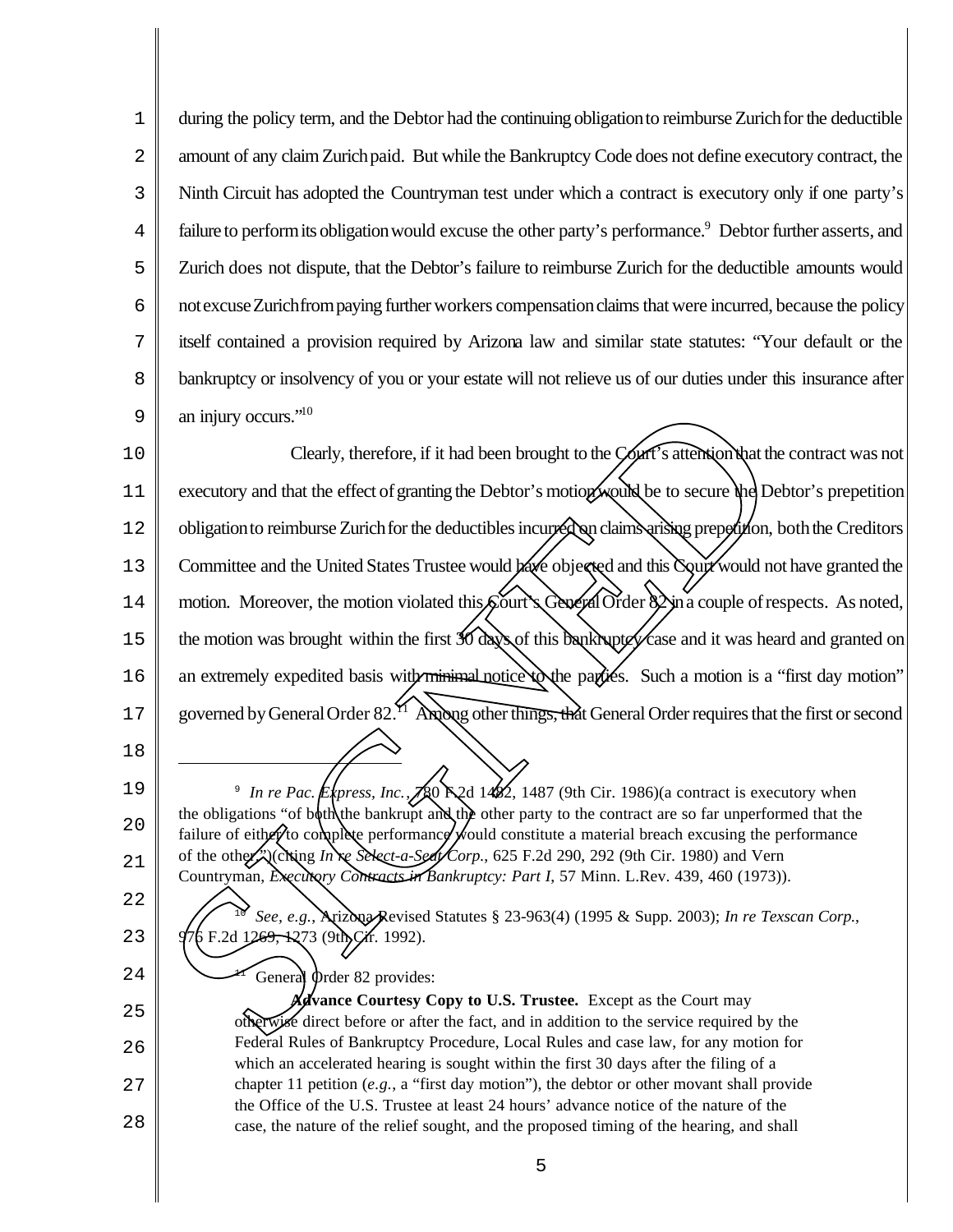1 2 3 4 5 6 7 8 9 10 11 12 13 14 15 16 17 18 19  $2.0$ 21 22 23 24 25 26 27 28 provide the Office of the U.S. Trustee private courtesy copies of drafts of all such motions as soon as they are in substantially final form. Such advance notice and courtesy copies are required even if this means they must be provided before the petition is filed. The U.S. Trustee shall keep such advance notice and courtesy copies confidential until the case is filed. **Conspicuousness Requirements for First Day, Cash Collateral and Financing Motions.** In any such motion, any motion for use of cash collateral pursuant to Code § 363, and any motion for postpetition financing pursuant to Code § 364, the first or second paragraph of the motion shall conspicuously state whether any of the following kinds of relief is sought and, if so, identify the pages of the motion and the attached exhibits that support such relief: 1. Granting a prepetition creditor a lien or security interest in postpetition assets in which the creditor would not otherwise have a security interest by virtue of its prepetition security agreement and applicable law, other than replacement liens in the same kind of collateral as the creditor had prepetition, in order to obtain the use of that creditor's cash collateral (sometimes known as "crosscollateralization"); 2. Findings, conclusions, holdings or orders as to the amount of a secured debt or the validity, perfection and scope of the security interests securing such debt, that purportedly affect the rights of the estate or anyone other than the debtor in possession and the secured creditor; 3. Release, waiver or abandon ment of claims, set of rights, surcharge rights, avoidance actions and subordination actions against a secured creditor, or findings or stipulations that no such rights exist, that purportedly affect the rights of the estate or any one other than the debtor in possession and the secured creditor; 4. Granting of fiens or security interests against rights and actions arising under Code §§ 544, 545, 547, 548 or 549; 5. The use of funds derived from postpetition financing to pay all or part of a prepetition secured debt, or a provision that deems prepetition secured debt to be postpetition secured debt, other than as permitted by Code  $\S$  552(b); 6. A Granting surcharge or " $dy$  ive-out" rights to a debtor's professionals without providing equivalent *treatment* to professionals engaged by an authorized committee, or any restrictions on the surcharge or carve-out rights granted to such professionals other than the requirement for Court approval of the fees or expenses (*e.g.*, a restriction against investigating or pursuing causes of action against the secured creditor);  $Pa$  ment of prepetition wages, salary or other compensation to an employee in an amount in excess of the Code's priority amount, payment of any severance  $\sqrt{x}$  acation pay earned prepetition, or payment of any officer's, director's, insider's or equity holder's prepetition wages, salaries, commissions, benefits or consulting fees; and 8. Priming any secured creditor under Code § 364(d) without that creditor's consent. **Limited Scope of Interim Relief.** Absent extraordinary circumstances, the Court will ordinarily not grant such a motion that includes any of the provisions listed 1. Granting a prepetition creditor a lien or security interest in postpetition associates which the receivor would not observed that a security interest with the same kind of collateral as the creditor had properties with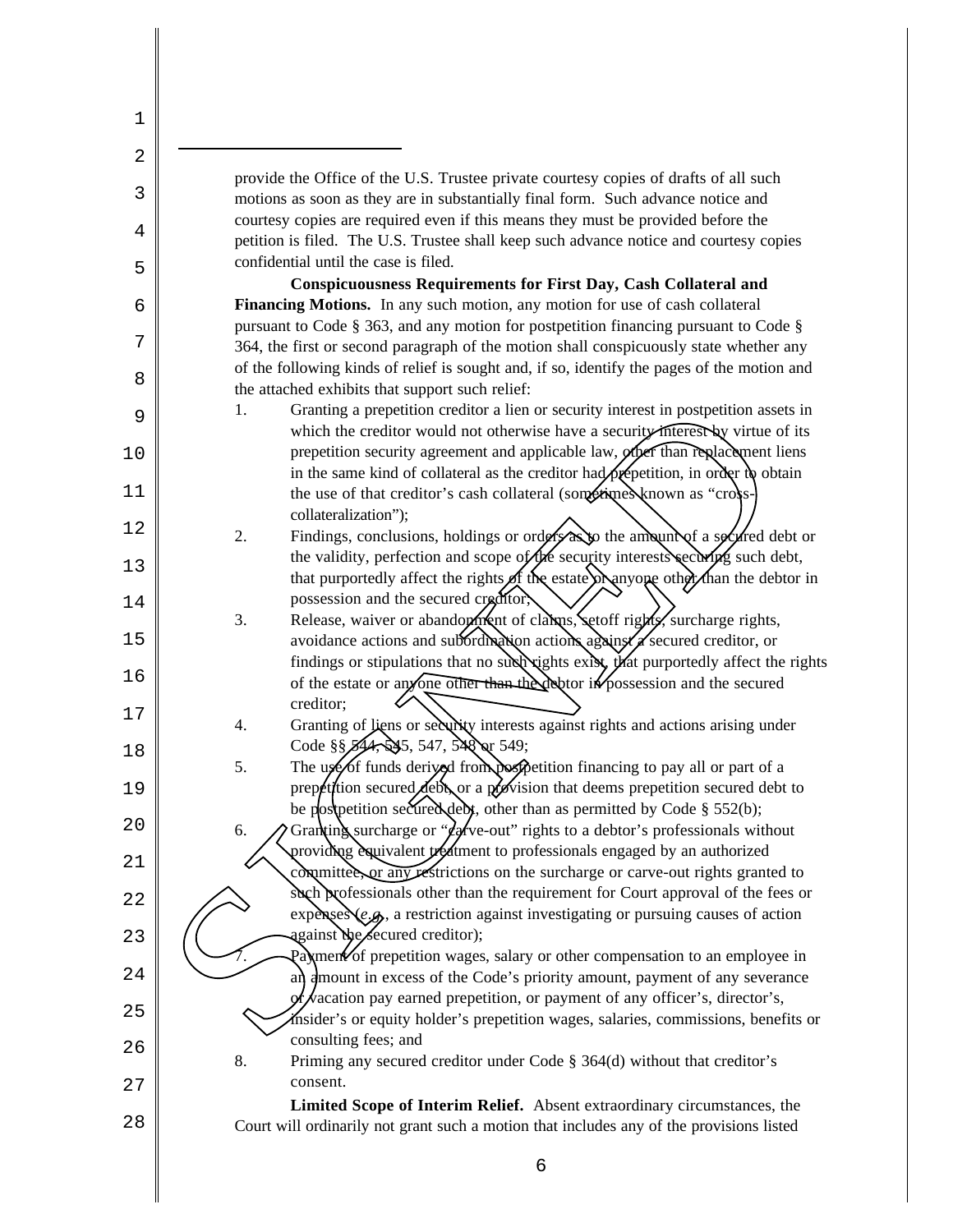1 2 3 4 5 6 7 8 paragraph of such a motion conspicuously state whether it seeks to grant "a prepetition creditor a lien or security interest in postpetition assets." This motion did not do so, yet that is exactly the effect for which Zurich now contends. General Order 82 also provides that such relief will not be granted on an "accelerated basis" absent extraordinary circumstances, unless an official Creditors Committee has had sufficient time to organize, engage professionals and investigate the requested relief. Here, the motionwas granted on an accelerated basis and before a committee had sufficient time to organize and engage professionals. It may well be that this violation of General Order 82 is sufficient grounds to vacate or modify the March 14 Order notwithstanding any detrimental reliance Zurich may have placed on it.<sup>12</sup>

9 10 11 12 13 14 15 16 17 Zurich's principal argument against modification of the Order is that it is too late to do so, primarily because Zurich detrimentally relied on it in extending its workers compensation policy. It is difficult to see, however, how Zurich's reliance on the provisions that violated General Order 82 could have been detrimental reliance. Zurich has received an almost \$300,000 premium for the short extension of the policy, and the Assumption Order properly secured all of the Debtor's postpetition reimbursement obligations. Zurich profited from the extension and undertook virtually no risk. The provisions of the Assumption Order that did not violate General Order 82 by granting postpetition security for prepetition debt placed Zurich in a far better position than it would have been in had the Order never been entered. In the absence of such detrimental reliance, the Court may modify a prior order pursuant to Rule 9024 Zurich's principal argument against modification of the Order is that it is<br>primarily because Zurich detrimentally relied on it in extending the worken compense<br>difficult to see, however, how Zurich's reliance on the prop

- 19  $2.0$ 21 22 above on an *interim* or accelerated basis and such provisions may be excluded even from "final" orders issued after 15 days' notice, unless an official creditors' committee has had suffidient time to be appointed, organize, engage professional(s), and analyze and investigate the requested relief with the advice of such professional(s). **Reconsideration of Interim and First Day Orders.** On any motion for reconsideration filed within 30 days of receipt of notice of the entry of the order granting such a motion on shortened notice, the burden of proof with respect to the
	- appropriateness of the relief shall remain on the debtor or other movant notwithstanding the entry of such order, except to the extent of funds necessarily and irrevocably  $expended \in \text{h}$  reliance on such order.
- 25 26 General Oxder 82 became effective April 4, 2001.

18

23

24

27 28 <sup>12</sup> *Cf. In re Circle K Corp.*, 279 F.3d 669 (9th Cir. 2002) (where application to employ professionals did not unambiguously state that it was for a fixed fee pursuant to Code § 330, court may review it for reasonableness and reduce fees under § 327 even though professionals relied on it being a fixed fee).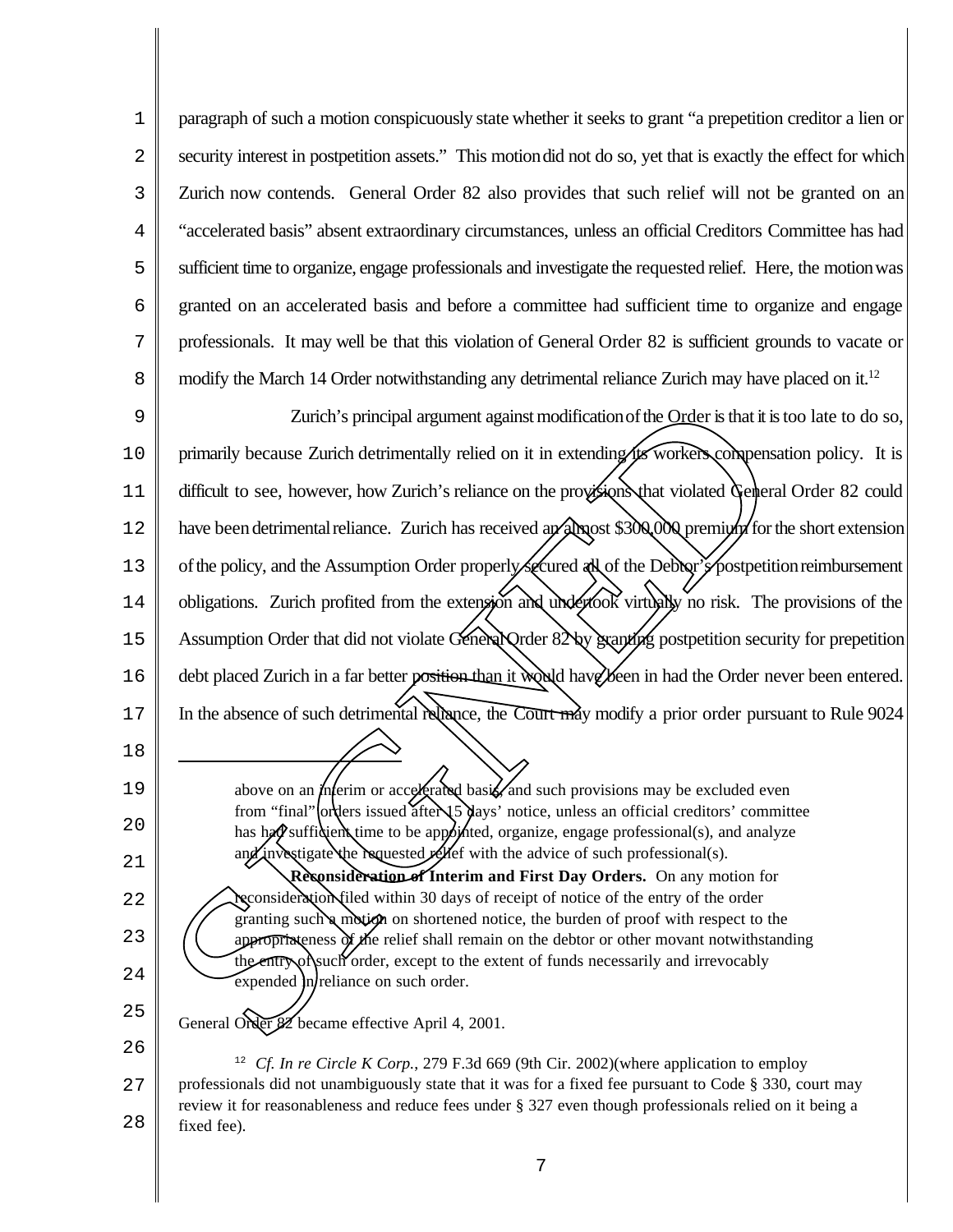1 because no intervening rights have become vested in reliance on the order.<sup>13</sup>

2 3 While this Court believes that it has authority on these facts to modify the March 14 Order, there are two alternative less extreme remedies available.

4 5 6 7 8 9 10 11 12 First, as the Debtor notes the bank account intended to secure Zurichwas never created. Zurich is therefore here asking this Court to enforce the Order by compelling the Debtor to create the bank account now, and thenpermit Zurichto exercise itsright against it. But as a court of equity, this Court has the power to decline to enforce a prior order that was entered inerror. And Zurich does not have "clean hands" in asking this Court for that equitable relief, for at least two reasons. Zurich failed to ensure that the Debtor's assumption motion complied with the conspicuousness requirement of General Order 82. Zurich slept on its rights by failing to ensure that the bank account was promptly created and funded. Perhaps if it had done so, it would have quickly brought to the parties' and the Court's attention that the Order required the Debtor to set aside funds to secure prepetition obligations.

13 14 15 16 17 18 19  $2.0$ 21 Second, the Court may interpret the Order so that it does not do violence to the Code's priority scheme, and General Order 82. While the Assumption Order unambiguously requires the Debtor to secure some obligations to Zurich, it is ambiguous whether the obligations being secured were prepetition or postpetition obligations. The Order merely provides that Zurich "is hereby granted a first priority lien on the funds on deposit in the WC Account, for the purpose of securing Zurich's entitlement to reimbursement for disbursements made to workers compensation claimants up to the deductible amount provided for under the WC Insurance Rolicy.<sup> $\frac{1}{4}$ </sup> This does not make clear whether the security is only for claims arising *during* the extended, postpetition period of the policy, or whether it also secures claims that arose prepetition. the Debtor's assumption motion complied with the conspicuousness requirement of General Order 82.<br>
Zurich slept on its rights by finiling to ensure that the bank account was promptly created and finded.<br>
Perhaps if it had

22 23  $2.4$ 25 It makes sense to resolve this ambiguity by construing the grant of the security interest only secure claims and deductible reimbursement obligations that arose during the extended term of the

26 27 13 *In re Lenox*, 902 F.2d 737, 739-40 (9th Cir. 1990); *In re Chinichian*, 784 F.2d 1440, 1443 (9th Cir. 1986); *In re CADA Inv., Inc.)*, 664 F.2d 1158, 1161 (9th Cir. 1981).

<sup>14</sup> March 14 Order, at 2, ll. 14-17.

28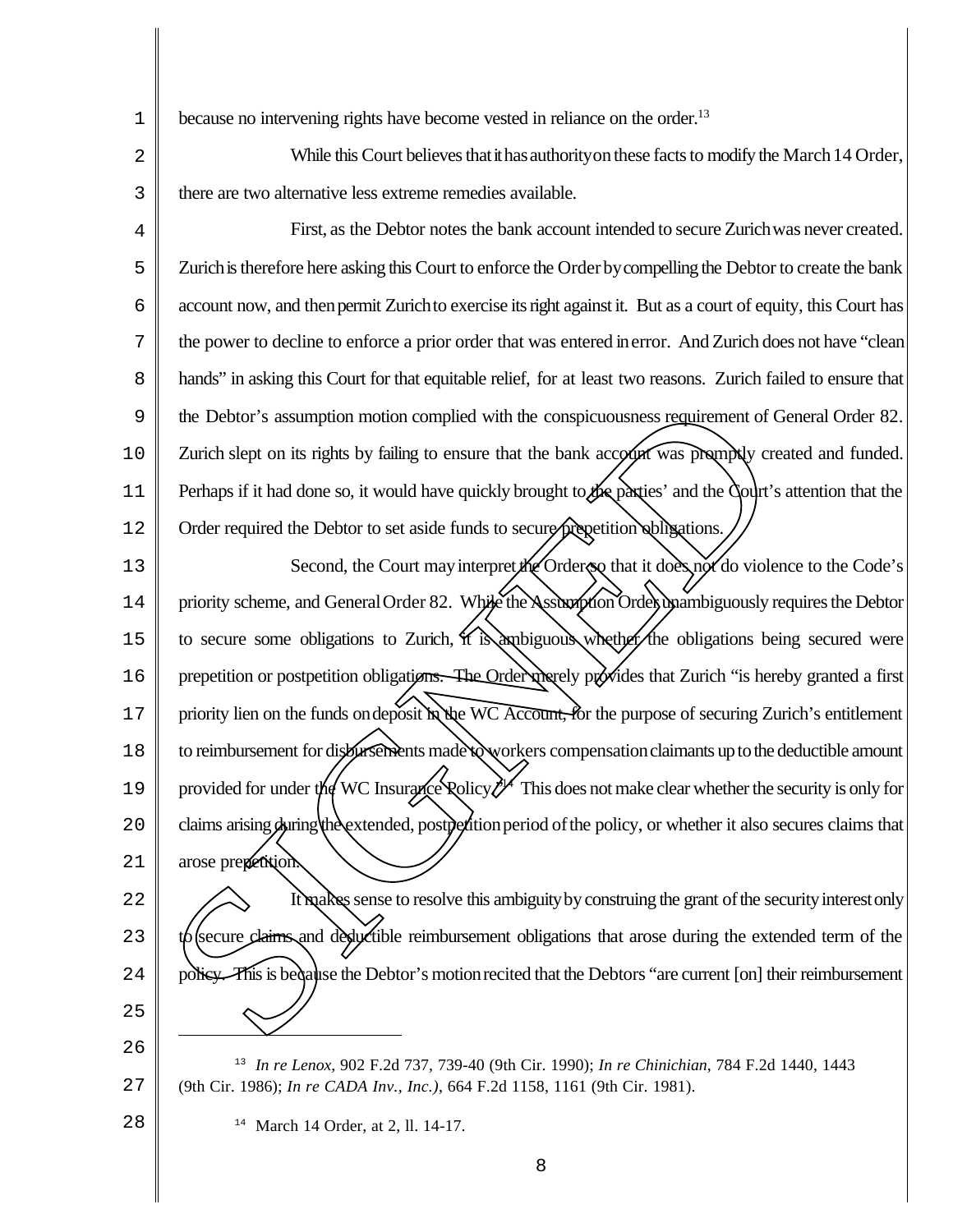1 2 3 4 5 6 7 obligations."<sup>15</sup> Consequently it appears that the parties believed, and the Court would have been justified in concluding, that there were no prepetition obligations to be secured. Although Zurich may have understood to the contrary due to its familiarity with the long-tail nature of such insurance,<sup>16</sup> Zurich did nothing to make this known to the Debtor, the Creditors Committee, the U. S. Trustee or the Court. To the contrary, it acquiesced in the filing of a motion that clearly implied, if not stated, that there were no outstanding prepetitionobligations ofthe Debtor owing to Zurich. The security it sought would therefore logically extend only to the new risks Zurich was assuming by agreeing to the extension of the policy.

8 9 10 11 Moreover, such interpretation renders the Debtor's motion and the March 14 Order consistent with General Order 82. Because both the Debtor and Zurich are presumed to have knowledge ofthe requirements ofGeneralOrder82, and yet did not make conspicuous aneffort to obtain postpetition security for prepetition obligations, it is fair to conclude that was not their agreement and intent. consistent with General Order 82. Because both the Debtor and Zurich are presumed to<br>of the requirements of General Order 82, and yet did not make consider their agreenheit to<br>security for prepetition obligations, it is f

12 13 14 For the foregoing reasons, the Court interprets the Maxch 14 Order to secure only those deductible reimbursement obligations that pertain to claims that accrued postpetition, *i.e.*, with respect to workers whose injury occurred on or after February 13, 2002.

15 16 17 The Court therefore denies  $\Xi$  wich's motion to the extent that it seeks either security or administrative expense priority for deductibles pertaining to injuries occurring prior to February 28, 2002,

- and grants it with respect to injuries recurring on or after that date.
	- DATED AND SIGNED ABOVE
- $2.0$ Copy of the foregoing mailed/delivered this 22d day of July,  $2004$ , to:
- 21 Steve J. Brown, Esq. Steve Brown & Associates, LLC
- 22 1440 East Missouri, Suite 185

18

19

- 23 benix, AZ 85014<br>torneys for Trustee Mayreen Gaughan
- 24 25 <sup>15</sup> Debtor's Motion to Assume, at 4, 11. 19-20.

26 27 28 <sup>16</sup> That is, there may be a long time between the time when a worker is injured on the job and the time when the insurance company pays the claim. Although the Debtor may have been current in its obligation to reimburse Zurich for all claims it had paid, there still might be many workers who had been injured who had not yet made claims, or who had made claims but they had not yet been granted or paid.